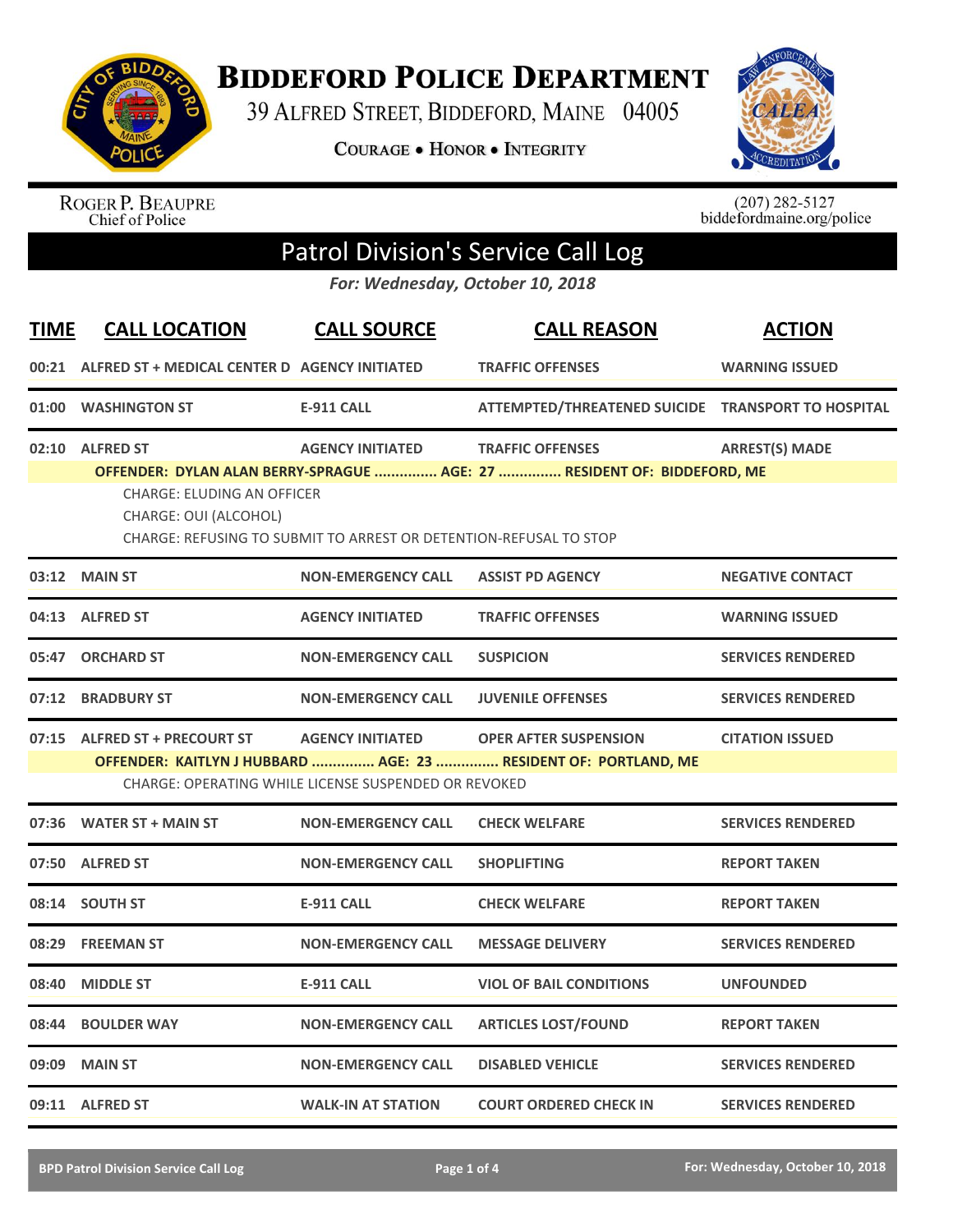| <b>TIME</b> | <b>CALL LOCATION</b>         | <b>CALL SOURCE</b>        | <b>CALL REASON</b>            | <b>ACTION</b>                |
|-------------|------------------------------|---------------------------|-------------------------------|------------------------------|
|             | 09:13 MAIN ST                | <b>NON-EMERGENCY CALL</b> | <b>DISABLED VEHICLE</b>       | <b>TRANSPORT TO HOSPITAL</b> |
|             | 09:44 ALFRED ST              | <b>NON-EMERGENCY CALL</b> | <b>COURT ORDERED CHECK IN</b> | <b>NO ACTION REQUIRED</b>    |
|             | 09:47 ALFRED ST              | <b>WALK-IN AT STATION</b> | <b>COURT ORDERED CHECK IN</b> | <b>SERVICES RENDERED</b>     |
| 09:49       | <b>EMERY ST</b>              | <b>NON-EMERGENCY CALL</b> | <b>ATL MISSING PERSON</b>     | <b>NEGATIVE CONTACT</b>      |
|             | 10:05 CLEAVES ST             | <b>AGENCY INITIATED</b>   | <b>ANIMAL COMPLAINT</b>       | <b>NEGATIVE CONTACT</b>      |
| 10:05       | <b>MIDDLE ST</b>             | <b>WALK-IN AT STATION</b> | HARASSMENT                    | <b>UNFOUNDED</b>             |
|             | 10:17 ALFRED ST              | <b>WALK-IN AT STATION</b> | <b>COURT ORDERED CHECK IN</b> | <b>NO VIOLATION</b>          |
| 10:20       | <b>MAIN ST</b>               | <b>NON-EMERGENCY CALL</b> | <b>ARTICLES LOST/FOUND</b>    | <b>REPORT TAKEN</b>          |
| 10:23       | <b>MEDICAL CENTER DR</b>     | <b>RADIO</b>              | <b>ALL OTHER</b>              | <b>SERVICES RENDERED</b>     |
|             | 10:25 ALFRED ST              | <b>WALK-IN AT STATION</b> | <b>MOTOR VEHICLE THEFT</b>    | <b>SERVICES RENDERED</b>     |
|             | 10:37 GREEN ST               | <b>E-911 CALL</b>         | <b>DISTURBANCE / NOISE</b>    | <b>SERVICES RENDERED</b>     |
|             | 10:42 SUMMER ST              | <b>AGENCY INITIATED</b>   | <b>ANIMAL COMPLAINT</b>       | <b>NO ACTION REQUIRED</b>    |
|             | 10:51 ALFRED ST              | <b>WALK-IN AT STATION</b> | <b>COURT ORDERED CHECK IN</b> | <b>NO VIOLATION</b>          |
| 11:04       | <b>ALFRED ST</b>             | <b>AGENCY INITIATED</b>   | <b>ARTICLES LOST/FOUND</b>    | <b>REPORT TAKEN</b>          |
| 11:06       | <b>ELM ST</b>                | <b>NON-EMERGENCY CALL</b> | <b>DOMESTIC COMPLAINTS</b>    | <b>SERVICES RENDERED</b>     |
|             | 11:14 SOUTH ST               | <b>E-911 CALL</b>         | <b>DISTURBANCE / NOISE</b>    | <b>REPORT TAKEN</b>          |
|             | 11:21 ALFRED ST              | <b>WALK-IN AT STATION</b> | <b>ARTICLES LOST/FOUND</b>    | <b>SERVICES RENDERED</b>     |
|             | 11:22 ADAMS ST               | <b>NON-EMERGENCY CALL</b> | <b>MESSAGE DELIVERY</b>       | <b>NEGATIVE CONTACT</b>      |
|             | 11:36 CRESCENT ST + SOUTH ST | <b>AGENCY INITIATED</b>   | <b>TRESPASSING</b>            | <b>NO VIOLATION</b>          |
|             | 12:06 ALFRED ST              | <b>WALK-IN AT STATION</b> | <b>CIVIL COMPLAINT</b>        | <b>CIVIL COMPLAINT</b>       |
|             | 12:19 SOUTH ST               | <b>WALK-IN AT STATION</b> | <b>HARASSMENT</b>             | <b>NO VIOLATION</b>          |
|             | <b>12:42 MAIN ST</b>         | <b>NON-EMERGENCY CALL</b> | <b>DRUG</b>                   | <b>UNFOUNDED</b>             |
|             | 12:46 SOUTH ST               | E-911 CALL                | <b>DISTURBANCE / NOISE</b>    | <b>SERVICES RENDERED</b>     |
|             | 13:15 ELM ST                 | <b>AGENCY INITIATED</b>   | <b>ANIMAL COMPLAINT</b>       | <b>NEGATIVE CONTACT</b>      |
|             | 13:29 SOUTH ST               | <b>AGENCY INITIATED</b>   | <b>ANIMAL COMPLAINT</b>       | <b>SERVICES RENDERED</b>     |
|             | 13:34 ALFRED ST              | <b>NON-EMERGENCY CALL</b> | <b>SUSPICION</b>              | <b>SERVICES RENDERED</b>     |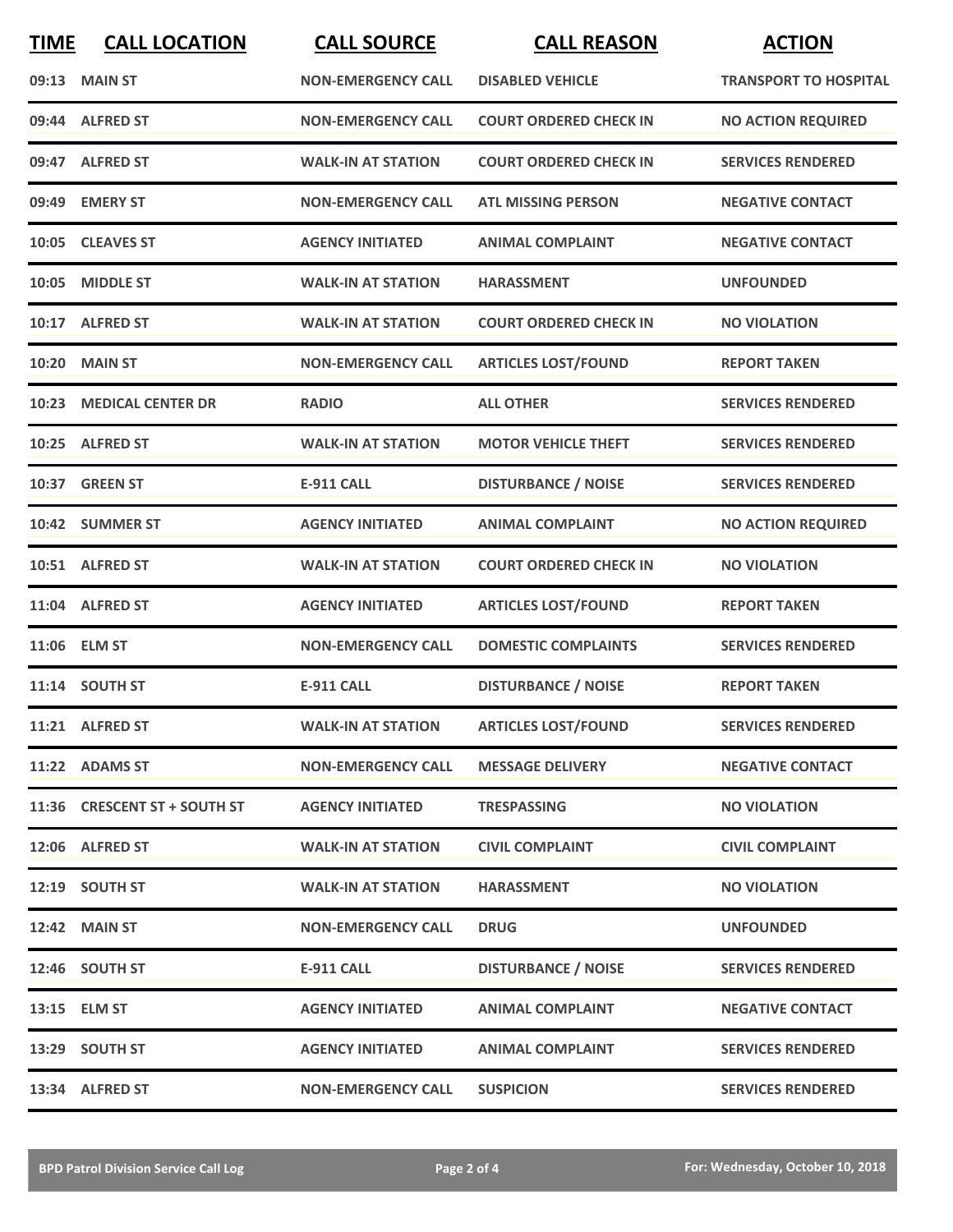| <b>TIME</b> | <b>CALL LOCATION</b>       | <b>CALL SOURCE</b>        | <b>CALL REASON</b>              | <b>ACTION</b>                |
|-------------|----------------------------|---------------------------|---------------------------------|------------------------------|
|             | 13:45 MAIN ST              | <b>NON-EMERGENCY CALL</b> | <b>ANIMAL COMPLAINT</b>         | <b>SERVICES RENDERED</b>     |
|             | 13:56 MEDICAL CENTER DR    | <b>E-911 CALL</b>         | 911 MISUSE                      | <b>REFERRED OTHER AGENCY</b> |
|             | 14:15 HAZEL ST             | <b>AGENCY INITIATED</b>   | <b>PAPERWORK</b>                | <b>PAPERWORK SERVED</b>      |
|             | 14:51 ALFRED ST            | <b>WALK-IN AT STATION</b> | <b>COURT ORDERED CHECK IN</b>   | <b>SERVICES RENDERED</b>     |
|             | 14:58 POOL ST              | <b>E-911 CALL</b>         | 911 MISUSE                      | <b>NO ACTION REQUIRED</b>    |
|             | <b>15:08 HILL ST</b>       | <b>AGENCY INITIATED</b>   | <b>TRAFFIC OFFENSES</b>         | <b>WARNING ISSUED</b>        |
|             | <b>15:18 WEST ST</b>       | <b>AGENCY INITIATED</b>   | <b>TRAFFIC OFFENSES</b>         | <b>WARNING ISSUED</b>        |
|             | 15:26 ALFRED ST            | <b>NON-EMERGENCY CALL</b> | <b>PRISONER PROCESS</b>         | <b>REPORT TAKEN</b>          |
|             | 15:33 ALFRED ST            | <b>WALK-IN AT STATION</b> | <b>VIOL OF BAIL CONDITIONS</b>  | <b>REPORT TAKEN</b>          |
|             | 15:34 ALFRED ST            | <b>NON-EMERGENCY CALL</b> | <b>TRESPASSING</b>              | <b>FIELD INTERVIEW</b>       |
|             | 16:01 WATER ST             | <b>NON-EMERGENCY CALL</b> | <b>ALARM - RESIDENTIAL FIRE</b> | <b>FALSE ALARM</b>           |
|             | 16:13 CENTER ST            | <b>NON-EMERGENCY CALL</b> | <b>PARKING COMPLAINT</b>        | <b>NO VIOLATION</b>          |
|             | 16:29 ALFRED ST            | <b>WALK-IN AT STATION</b> | <b>COURT ORDERED CHECK IN</b>   | <b>SERVICES RENDERED</b>     |
|             | 16:30 ALFRED ST            | <b>E-911 CALL</b>         | 911 MISUSE                      | <b>NO ACTION REQUIRED</b>    |
|             | 16:39 ALFRED ST            | <b>NON-EMERGENCY CALL</b> | <b>COURT ORDERED CHECK IN</b>   | <b>SERVICES RENDERED</b>     |
|             | 17:14 CRESCENT ST          | <b>E-911 CALL</b>         | <b>JUVENILE OFFENSES</b>        | <b>UNFOUNDED</b>             |
|             | 17:16 GRANITE ST           | <b>NON-EMERGENCY CALL</b> | <b>SUSPICION</b>                | <b>NEGATIVE CONTACT</b>      |
|             | 17:23 GRAHAM ST + BIRCH ST | <b>NON-EMERGENCY CALL</b> | <b>CONSTRUCTION COMPLAINT</b>   | <b>SERVICES RENDERED</b>     |
|             | 17:26 ALFRED ST            | <b>AGENCY INITIATED</b>   | <b>VEHICLE FIRE</b>             | <b>SERVICES RENDERED</b>     |
|             | 17:48 ELM ST               | <b>NON-EMERGENCY CALL</b> | TRESPASS BY M/V                 | <b>NO ACTION REQUIRED</b>    |
|             | 18:23 ELM ST               | <b>E-911 CALL</b>         | 911 MISUSE                      | <b>WARNING ISSUED</b>        |
|             | 18:25 BIRCH ST             | <b>WALK-IN AT STATION</b> | <b>CIVIL COMPLAINT</b>          | <b>CIVIL COMPLAINT</b>       |
|             | <b>18:49 MAIN ST</b>       | <b>WALK-IN AT STATION</b> | <b>ARTICLES LOST/FOUND</b>      | <b>REPORT TAKEN</b>          |
|             | <b>18:54 WENTWORTH ST</b>  | <b>NON-EMERGENCY CALL</b> | <b>PARKING COMPLAINT</b>        | <b>SERVICES RENDERED</b>     |
|             | 19:01 ELM ST               | <b>E-911 CALL</b>         | 911 MISUSE                      | <b>SERVICES RENDERED</b>     |
|             | 19:34 ELM ST               | E-911 CALL                | 911 MISUSE                      | <b>SERVICES RENDERED</b>     |